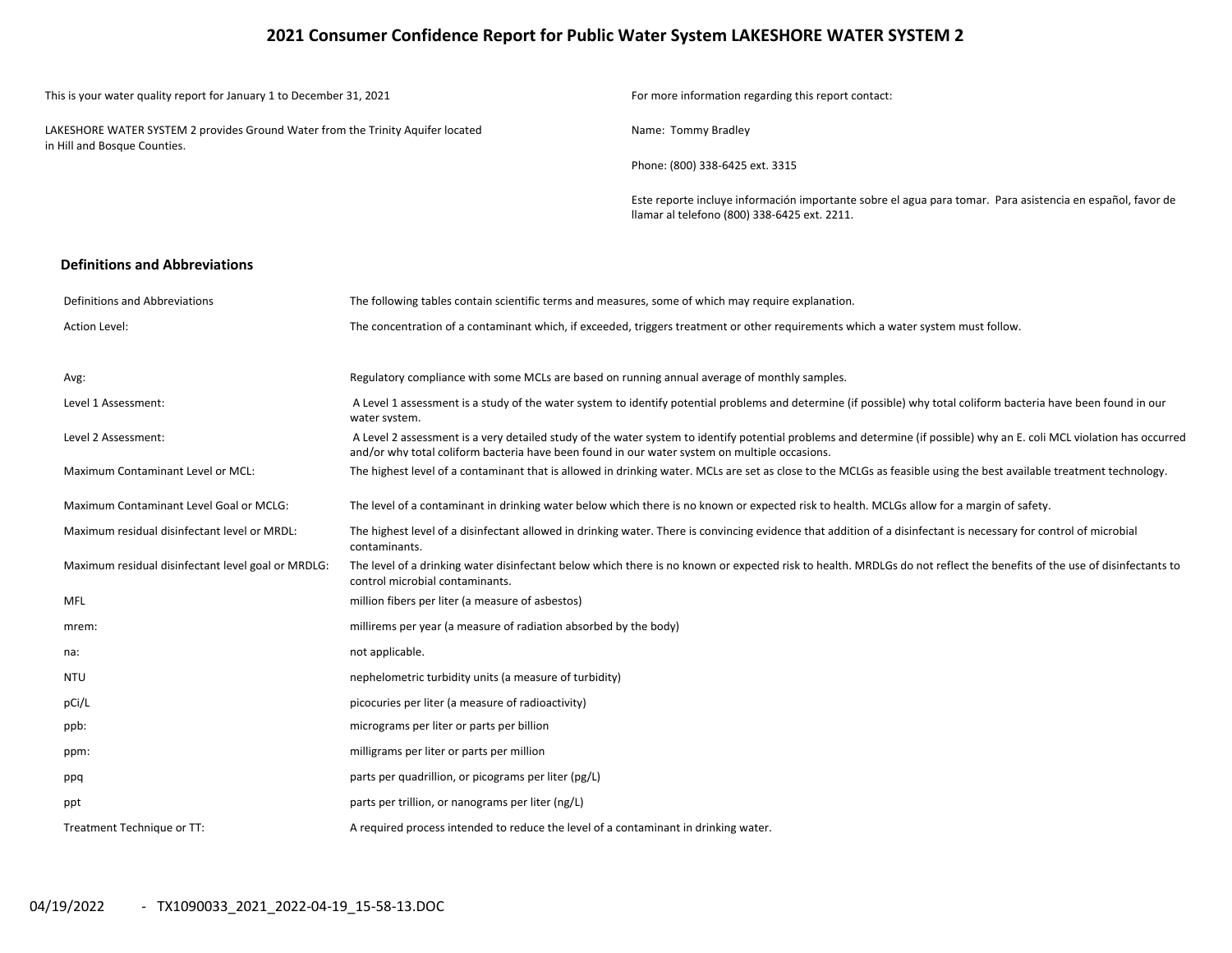# **Information about your Drinking Water**

The sources of drinking water (both tap water and bottled water) include rivers, lakes, streams, ponds, reservoirs, springs, and wells. As water travels over the surface of the land or through the ground, it dissolves naturally‐occurring minerals and, in some cases, radioactive material, and can pick up substances resulting from the presence of animals or from human activity.

Drinking water, including bottled water, may reasonably be expected to contain at least small amounts of some contaminants. The presence of contaminants does not necessarily indicate that water poses <sup>a</sup> health risk. More information about contaminants and potential health effects can be obtained by calling the EPAs Safe Drinking Water Hotline at (800) 426‐4791.

Contaminants that may be present in source water include:

‐ Microbial contaminants, such as viruses and bacteria, which may come from sewage treatment plants, septic systems, agricultural livestock operations, and wildlife.

‐ Inorganic contaminants, such as salts and metals, which can be naturally‐occurring or result from urban storm water runoff, industrial or domestic wastewater discharges, oil and gas production, mining, or farming.

‐ Pesticides and herbicides, which may come from <sup>a</sup> variety of sources such as agriculture, urban storm water runoff, and residential uses.

‐ Organic chemical contaminants, including synthetic and volatile organic chemicals, which are by‐products of industrial processes and petroleum production, and can also come from gas stations, urban storm water runoff, and septic systems.

‐ Radioactive contaminants, which can be naturally‐occurring or be the result of oil and gas production and mining activities.

In order to ensure that tap water is safe to drink, EPA prescribes regulations which limit the amount of certain contaminants in water provided by public water systems. FDA regulations establish limits for contaminants in bottled water which must provide the same protection for public health.

Contaminants may be found in drinking water that may cause taste, color, or odor problems. These types of problems are not necessarily causes for health concerns. For more information on taste, odor, or color of drinking water, please contact the system's business office.

You may be more vulnerable than the general population to certain microbial contaminants, such as Cryptosporidium, in drinking water. Infants, some elderly, or immunocompromised persons such as those undergoing chemotherapy for cancer; persons who have undergone organ transplants; those who are undergoing treatment with steroids; and people with HIV/AIDS or other immune system disorders, can be particularly at risk from infections. You should seek advice about drinking water from your physician or health care providers. Additional guidelines on appropriate means to lessen the risk of infection by Cryptosporidium are available from the Safe Drinking Water Hotline (800‐426‐4791).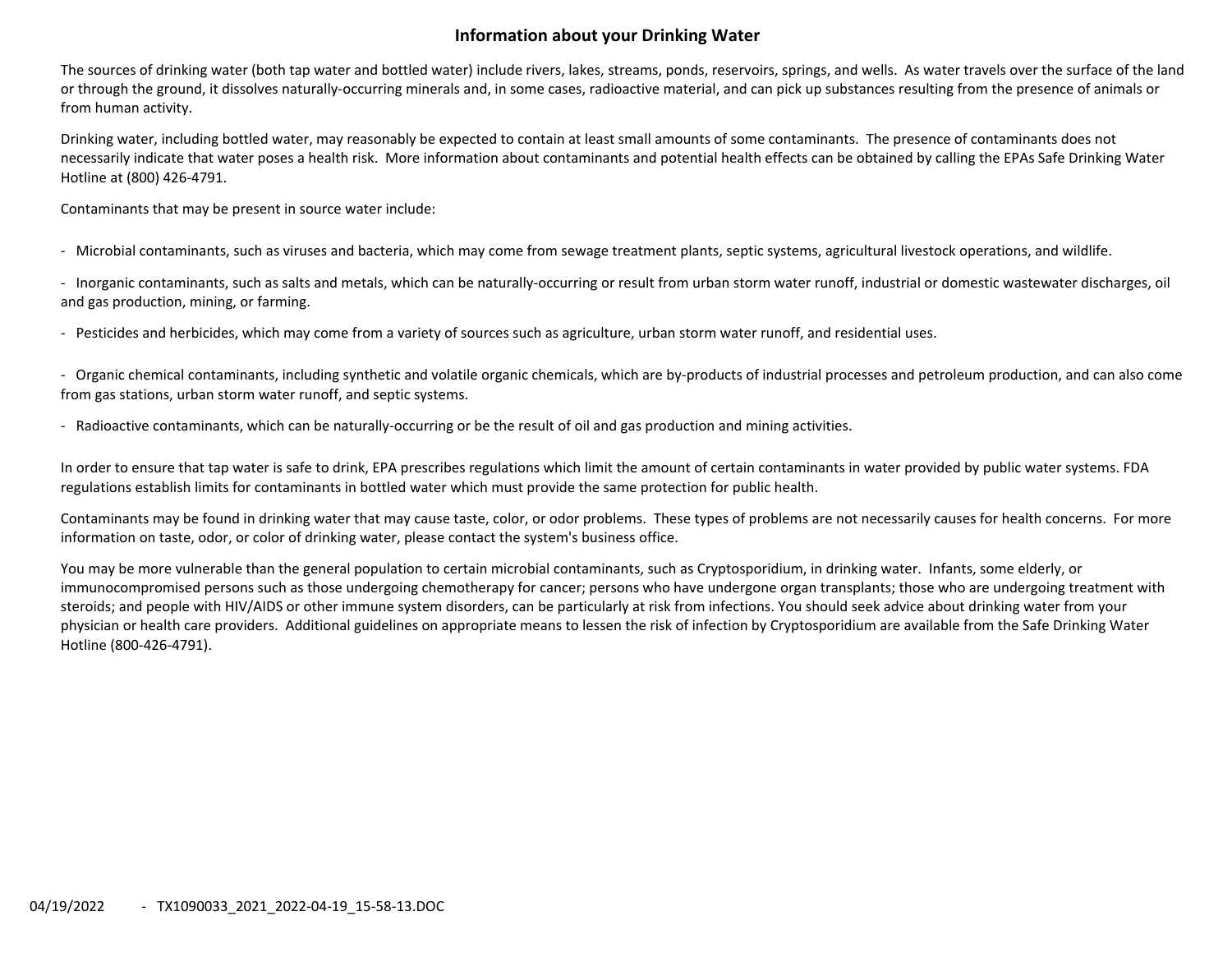If present, elevated levels of lead can cause serious health problems, especially for pregnant women and young children. Lead in drinking water is primarily from materials and components associated with service lines and home plumbing. We are responsible for providing high quality drinking water, but we cannot control the variety of materials used in plumbing components. When your water has been sitting for several hours, you can minimize the potential for lead exposure by flushing your tap for 30 seconds to 2 minutes before using water for drinking or cooking. If you are concerned about lead in your water, you may wish to have your water tested. Information on lead in drinking water, testing methods, and steps you can take to minimize exposure is available from the Safe Drinking Water Hotline or at http://www.epa.gov/safewater/lead.

## **Public Participation Opportunities**

Date: August 1, 2022 Time: 10:00 a.m. Location: HILCO United Services, 4581 FM 933, Whitney, TX 76692

## **Information about Source Water**

| <b>Water System Detail Information</b> |  |             |                                 |                |              |                              |                         |  |  |  |  |  |
|----------------------------------------|--|-------------|---------------------------------|----------------|--------------|------------------------------|-------------------------|--|--|--|--|--|
| Water System No.:                      |  | TX1090033   |                                 |                |              | Federal Type:                | $\mathcal{C}$           |  |  |  |  |  |
| Water System Name:                     |  |             | <b>LAKESHORE WATER SYSTEM 2</b> | <b>GW</b>      |              |                              |                         |  |  |  |  |  |
| <b>Principal County Served:</b>        |  | <b>HILL</b> |                                 |                |              | <b>System Status:</b>        | $\overline{A}$          |  |  |  |  |  |
| Principal City Served:                 |  |             |                                 |                |              | <b>Activity Date:</b>        | $01 - 01 - 1913$        |  |  |  |  |  |
|                                        |  |             |                                 |                |              |                              |                         |  |  |  |  |  |
| <b>MP Begin Date</b>                   |  | <b>Type</b> | # Samples                       | <b>Measure</b> | <b>Units</b> | <b>Analyte Code/Name</b>     | <b>Last Sample Date</b> |  |  |  |  |  |
| 01-01-2017<br>12-31-2019               |  | AL          | 0 Exceeding Action Level        |                |              | <b>CU90 - COPPER SUMMARY</b> |                         |  |  |  |  |  |
| 01-01-2017<br>12-31-2019               |  | 90%         | 5                               | 0.03           | MG/L         | <b>CU90 - COPPER SUMMARY</b> | 08-23-2019              |  |  |  |  |  |
| 01-01-2017<br>12-31-2019               |  | 90%         | 5                               | 0.0006         | MG/L         | PB90 - LEAD SUMMARY          | 08-23-2019              |  |  |  |  |  |
| 01-01-2017<br>12-31-2019               |  | AL          | 0 Exceeding Action Level        |                |              | PB90 - LEAD SUMMARY          |                         |  |  |  |  |  |
| 01-01-2016<br>12-31-2016               |  | AL          | 0 Exceeding Action Level        |                |              | <b>CU90 - COPPER SUMMARY</b> |                         |  |  |  |  |  |
| 01-01-2016<br>$12 - 31 - 2016$         |  | 90%         | 5                               | 0.1            | MG/L         | <b>CU90 - COPPER SUMMARY</b> | 09-16-2016              |  |  |  |  |  |
| 01-01-2016<br>12-31-2016               |  | AL          | 0 Exceeding Action Level        |                |              | PB90 - LEAD SUMMARY          |                         |  |  |  |  |  |
| 01-01-2016<br>$12 - 31 - 2016$         |  | 90%         | 5                               | 0.001          | MG/L         | PB90 - LEAD SUMMARY          | 09-16-2016              |  |  |  |  |  |
| 01-01-2002<br>12-31-2010               |  | 90%         | 5                               | 0.0442         | MG/L         | <b>CU90 - COPPER SUMMARY</b> | 06-29-2009              |  |  |  |  |  |
| 01-01-2002                             |  | AL          | 0 Exceeding Action Level        |                |              | <b>CU90 - COPPER SUMMARY</b> |                         |  |  |  |  |  |

04/19/2022 ‐ TX1090033\_2021\_2022‐04‐19\_15‐58‐13.DOC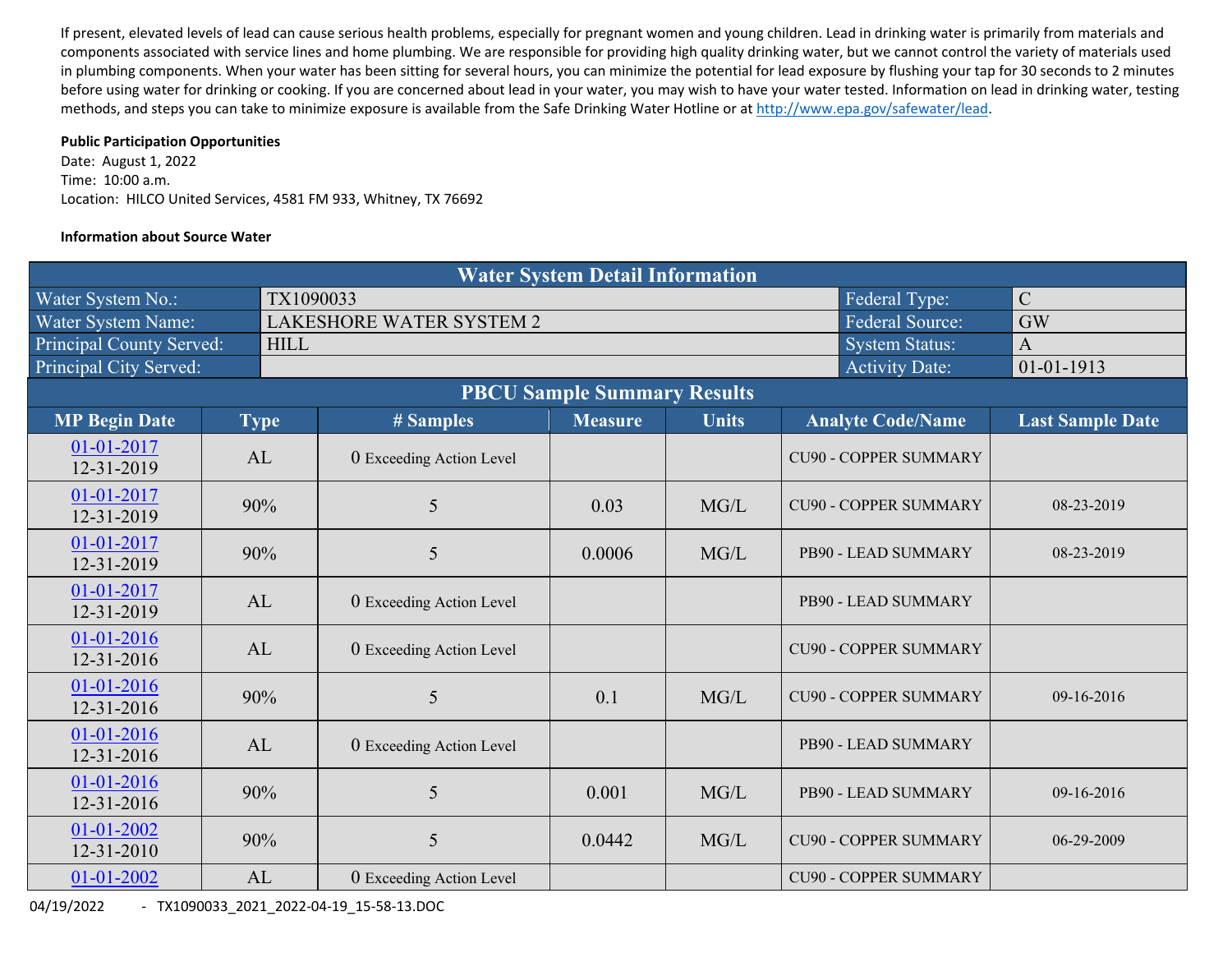| $12 - 31 - 2010$                     |     |                          |          |      |                     |                  |
|--------------------------------------|-----|--------------------------|----------|------|---------------------|------------------|
| $01 - 01 - 2002$<br>$12 - 31 - 2010$ | AL  | 0 Exceeding Action Level |          |      | PB90 - LEAD SUMMARY |                  |
| $01 - 01 - 2002$<br>$12 - 31 - 2010$ | 90% |                          | 0.000691 | MG/L | PB90 - LEAD SUMMARY | $06 - 29 - 2009$ |

TCEQ completed an assessment of your source water, and results indicate that some of our sources are susceptible to certain contaminants. The sampling requirements for your water system is based on this susceptibility and previous sample data. Any detections of these contaminants will be found in this Consumer Confidence Report. For more information on source water assessments and protection efforts at our system contact Tommy Bradley at (800) 338‐6425 ext. 3315.

| Lead and Copper | Date Sampled | <b>MCLG</b> | <b>Action Level (AL)</b> | 90th Percentile | # Sites Over AL | <b>Units</b> | <b>Violation</b> | <b>Likely Source of Contamination</b>                                                                         |
|-----------------|--------------|-------------|--------------------------|-----------------|-----------------|--------------|------------------|---------------------------------------------------------------------------------------------------------------|
| Copper          | 08/23/2019   | 1.3         | 1.3                      | 0.03            |                 | ppm          | N                | Erosion of natural deposits; Leaching from wood<br>preservatives; Corrosion of household plumbing<br>systems. |
| Lead            | 08/23/2019   |             | 15                       | 0.6             |                 | ppb          | N                | Corrosion of household plumbing systems;<br>Erosion of natural deposits.                                      |

# **2021 Water Quality Test Results**

| Disinfection By-Products | <b>Collection Date</b> | <b>Highest Level</b><br>Detected | <b>Range of Individual</b><br><b>Samples</b> | <b>MCLG</b>              | <b>MCL</b> | Units | Violation | <b>Likely Source of Contamination</b>      |
|--------------------------|------------------------|----------------------------------|----------------------------------------------|--------------------------|------------|-------|-----------|--------------------------------------------|
| Haloacetic Acids (HAA5)  | 09/18/2019             | 1.2                              | $1.2 - 1.2$                                  | No goal for the<br>total | 60         | ppb   |           | By-product of drinking water disinfection. |

| Total Trihalomethanes (TTHM) | 09/18/2019 | 10.4 | $10.4 - 10.4$ | No goal for the<br>total | 80 | ppb |  | By-product of drinking water disinfection. |
|------------------------------|------------|------|---------------|--------------------------|----|-----|--|--------------------------------------------|
|------------------------------|------------|------|---------------|--------------------------|----|-----|--|--------------------------------------------|

| <b>Inorganic Contaminants</b> | <b>Collection Date</b> | <b>Highest Level</b><br>Detected | <b>Range of Individual</b><br><b>Samples</b> | <b>MCLG</b> | <b>MCL</b> | <b>Units</b> | <b>Violation</b> | <b>Likely Source of Contamination</b>                                                                                            |
|-------------------------------|------------------------|----------------------------------|----------------------------------------------|-------------|------------|--------------|------------------|----------------------------------------------------------------------------------------------------------------------------------|
| Barium                        | 2021                   | 0.042                            | $0.042 - 0.042$                              |             |            | ppm          | N                | Discharge of drilling wastes; Discharge from metal<br>refineries; Erosion of natural deposits.                                   |
| <b>Fluoride</b>               | 10/22/2019             | 0.712                            | $0.712 - 0.712$                              |             | 4.0        | ppm          | N                | Erosion of natural deposits; Water additive which<br>promotes strong teeth; Discharge from fertilizer and<br>aluminum factories. |